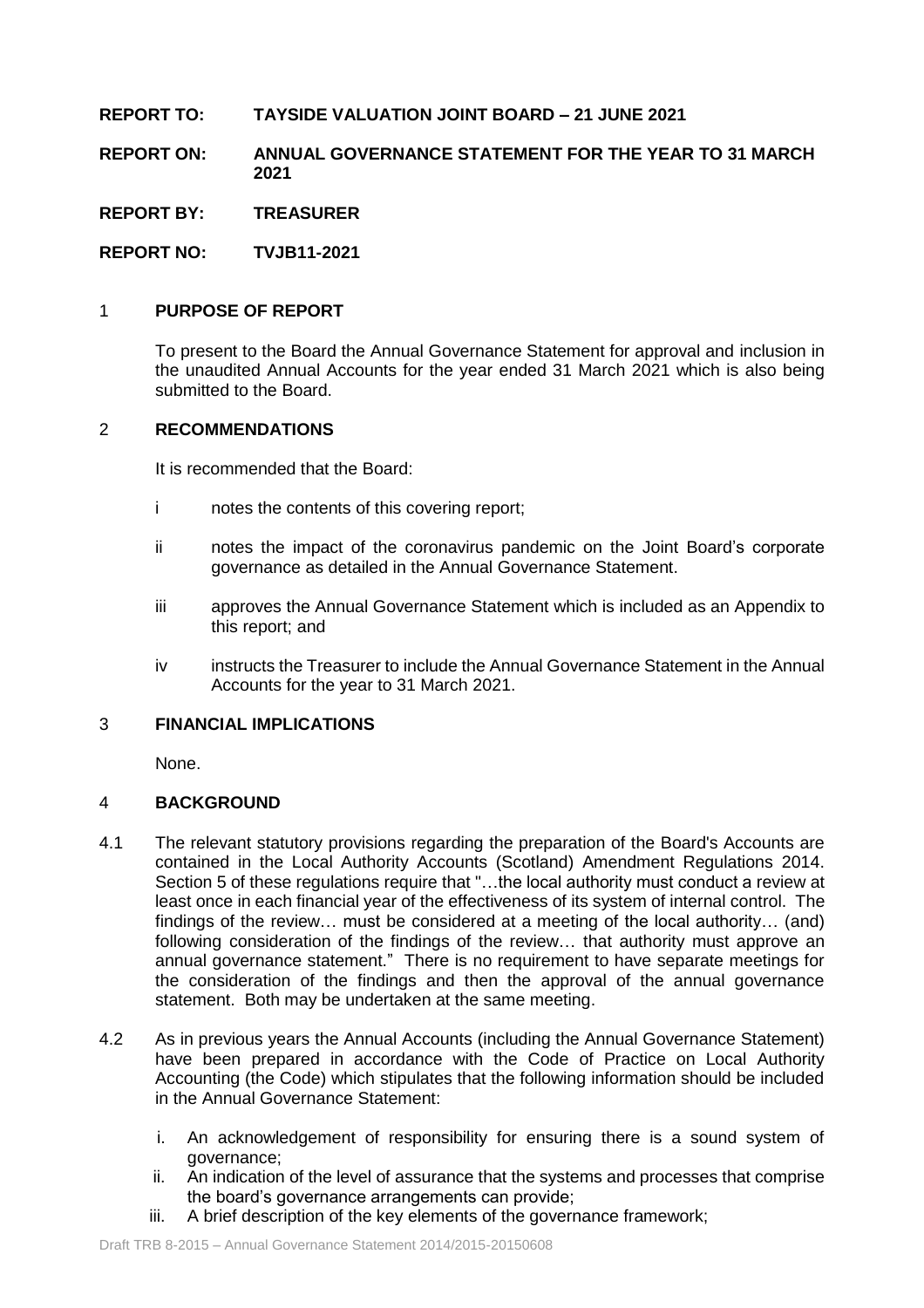- iv. A brief description of the process that has been applied in maintaining and reviewing the effectiveness of the governance arrangements, including some comment on the role of the board, internal audit and other explicit reviews/assurance mechanisms;
- v. An outline of the actions taken, or proposed, to deal with significant governance issues, including an agreed action plan; and
- vi. A specific statement on whether the Board's financial management arrangements conform with the governance requirements of the CIPFA *Statement on the Role of the Chief Financial Officer in Local Government* (2016) as set out in the CIPFA's *Delivering Good Governance in Local Government: Framework (2016)*; and where they do not, an explanation of how they deliver the same impact.
- 4.3 The Annual Governance Statement for the year ended 31 March 2021 is included on Appendix A. The Annual Governance Statement includes reference to the revised governance arrangements that have been in place since the outbreak of Covid 19 and the ongoing pandemic.

# 5 **POLICY IMPLICATIONS**

This report has been screened for any policy implications in respect of Sustainability, Strategic Environment Assessment, Anti-Poverty and Equality Impact Assessment and Risk Management. There are no major issues identified.

## 6 **CONSULTATIONS**

The Assessor and Clerk to the Board have been consulted on the content of this report and are in agreement with the contents.

### 7 **BACKGROUND PAPERS**

CIPFA: Code of Practice on Local Authority Accounting in the UK 2020/2021; CIPFA Statement on the Role of the Chief Financial Officer in Local Government (2016); and

CIPFA's Application Note to Delivering Good Governance in Local Government: Framework.

**ROBERT EMMOTT TREASURER 4 TAYSIDE VALUATION JOINT BOARD**

**TH JUNE 2021**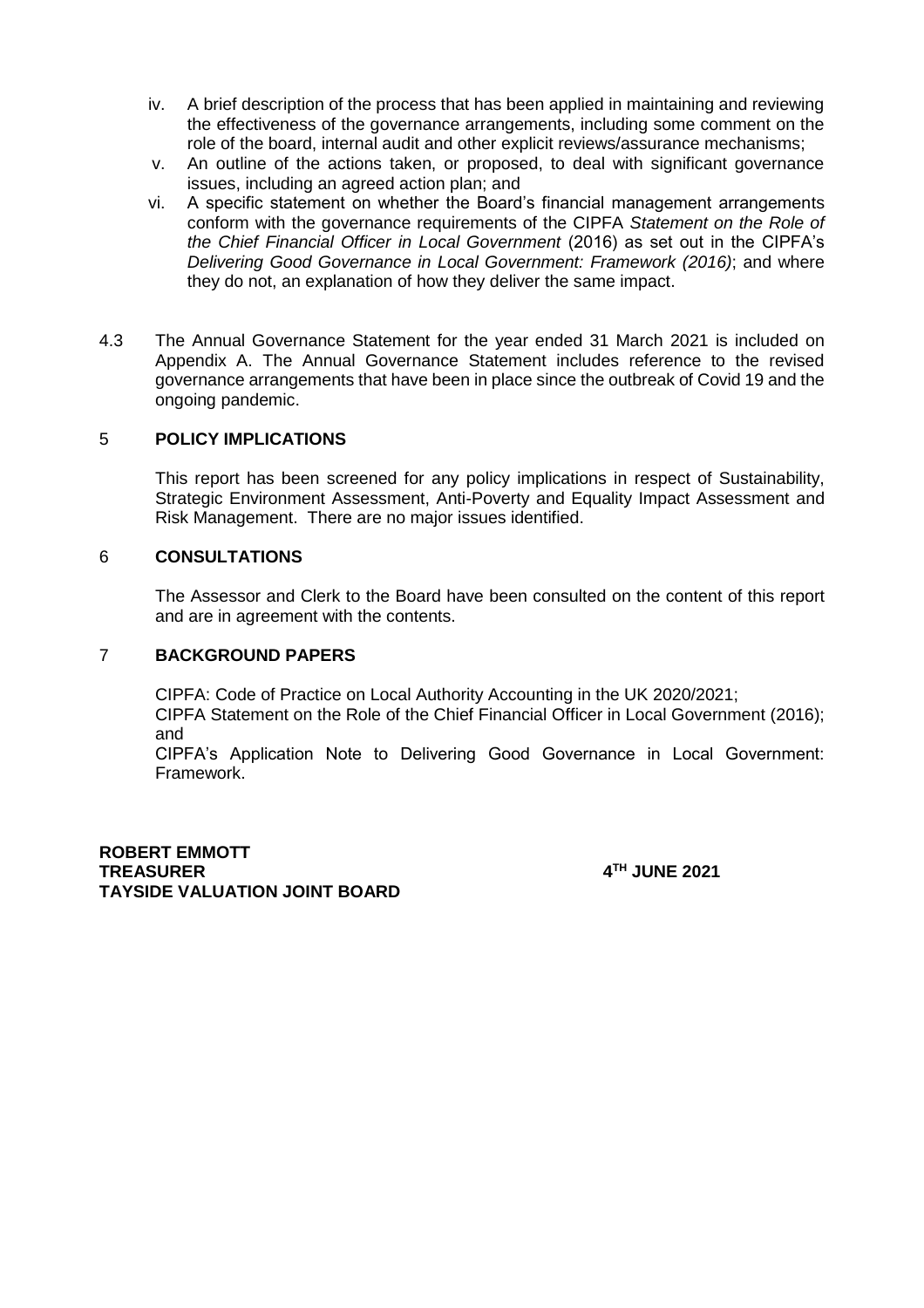### **TAYSIDE VALUATION JOINT BOARD**

#### **ANNUAL GOVERNANCE STATEMENT**

### **Scope of Responsibility**

Tayside Valuation Joint Board is responsible for ensuring that its business is conducted in accordance with the law and appropriate standards. This is to ensure that public funds and assets at its disposal are safeguarded, properly accounted for and used economically, efficiently and effectively. The Joint Board also has a duty to make arrangements to secure continuous improvement in the way its functions are carried out.

In discharging these responsibilities elected members and senior officers are responsible for implementing effective arrangements for governing the Joint Board's affairs and facilitating the effective exercise of its functions, including arrangements for the management of risk.

To this end the Joint Board approved and adopted a local Code of Corporate Governance that is consistent with the principles of the CIPFA/SOLACE (Chartered Institute of Public Finance and Accountancy/ Society of Local Authority Chief Executives) framework *Delivering Good Governance in Local Government (2016)*. This statement explains how Tayside Valuation Joint Board delivers good governance and reviews the effectiveness of these arrangements.

#### **The Joint Board's Governance Framework**

The governance framework comprises the systems, processes, cultures and values by which the Joint Board is directed and controlled. It also describes the way it engages with its stakeholders. It enables the Joint Board to monitor the achievement of its strategic objectives and consider whether those objectives have led to the delivery of appropriate, cost-effective services.

Within the overall control arrangements the system of internal financial control is intended to ensure that assets are safeguarded, transactions are authorised and properly recorded, and material errors or irregularities are either prevented or would be detected within a timely period. It is based on a framework of regular management information, financial regulations, administrative procedures and management supervision.

The framework reflects the arrangements in place to meet the seven supporting principles of effective corporate governance. These are as follows:

- behaving with integrity, demonstrating strong commitment to ethical values, and respecting the rule of law;
- ensuring openness and comprehensive stakeholder engagement;
- defining outcomes in terms of sustainable economic, social, and environmental benefits;
- determining the interventions necessary to optimise the achievement of intended outcomes;
- developing the entity's capacity, including the capability of its leadership and the individuals within it;
- managing risks and performance through robust internal control and strong public financial management; and
- Implementing good practices in transparency, reporting and audit to deliver effective accountability.

The overall control arrangements include:

- identifying the Joint Board's objectives in the Service Plan.
- monitoring of objectives by the Joint Board and senior officers.
- reporting performance regularly to Joint Board meetings.
- clearly defined Standing Orders, Financial Regulations, Tender Procedures and Delegation of Powers.
- approved anti-fraud and corruption strategies including "whistle-blowing" arrangements.
- setting targets to measure financial and service performance.
- formal revenue and capital budgetary control systems and procedures.
- the assurances provided by Internal Audit through their independent review work of the Joint Board's internal control systems.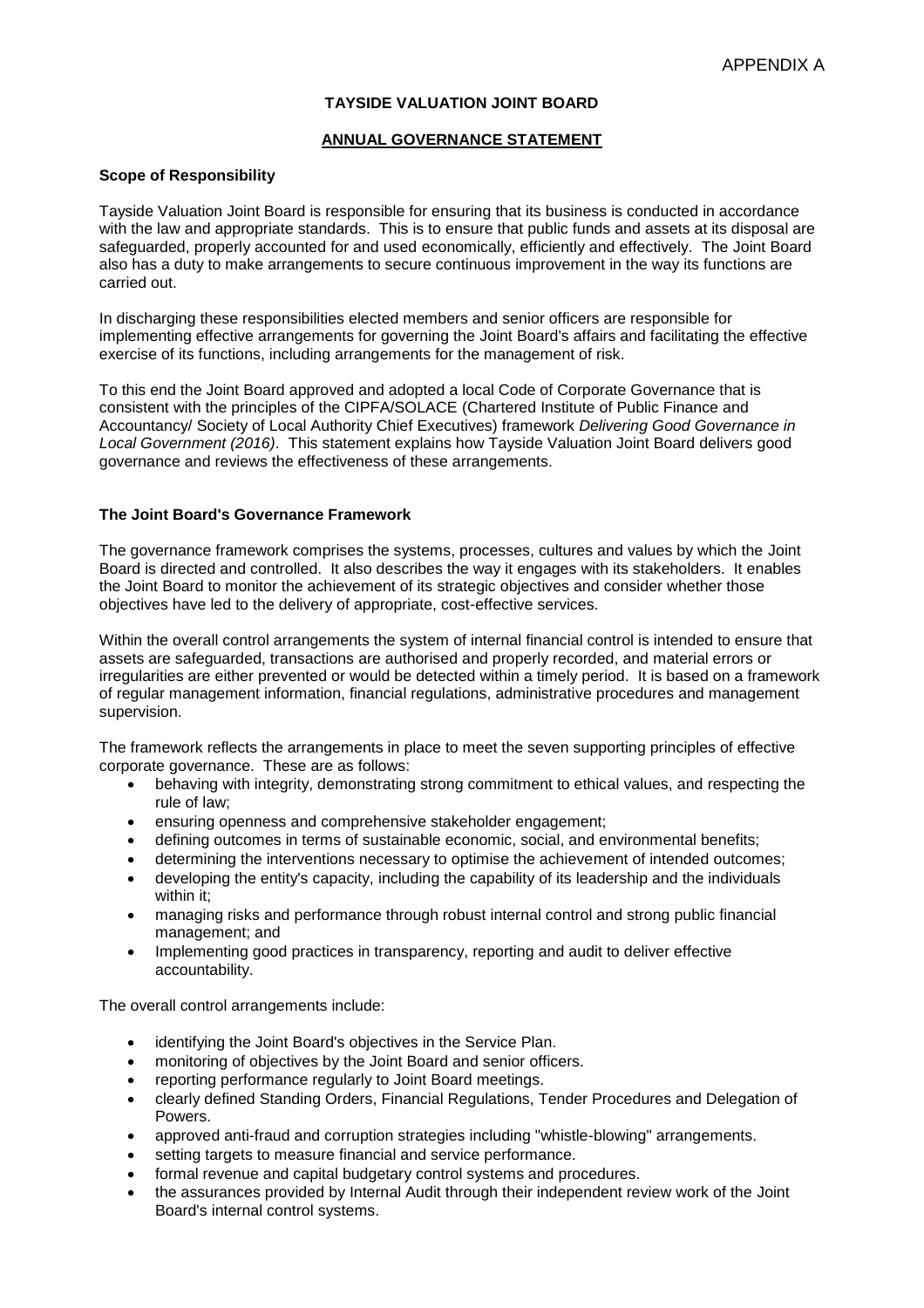Additionally, in order to support Chief Financial Officers in the fulfilment of their duties and to ensure that local authority organisations have access to effective financial advice of the highest level, CIPFA's *Role of the Chief Financial Officer* has introduced a "comply or explain" requirement in the Annual Accounts. The Treasurer complies with the principles set out in CIPFA's *Role of the Chief Financial Officer (2016).*

### **Review of Effectiveness**

Members and officers of the Joint Board are committed to the concept of sound governance and the effective delivery of Joint Board services and take into account comments made by internal and external auditors.

In addition the Joint Board have made a self-assessment of their own arrangements. This involved the completion of a 94-point checklist, by the Assessor, covering seven supporting principles defined in CIPFA/SOLACE's Delivering Good Governance in Local Government (2016). This indicated a high level of compliance.

The Joint Board's Internal Audit Service provider conforms to the Public Sector Internal Audit Standards (PSIAS), and reports to the Joint Board. Internal Audit undertakes an annual programme of work, which is reported to the Joint Board. The Internal Auditor provides an independent opinion on the adequacy and effectiveness of the system of internal control.

#### **Impact of Coronavirus Pandemic on Corporate Governance**

The UK Government announced a lockdown on 23 March 2020 in response to the Covid 19 pandemic. This has had a major impact on the management and operations of the Joint Board. Management took immediate action to safeguard employees. These actions were taken to maintain resilience and ensured the continued safety of employees during this challenging and unprecedented time. Business Continuity Planning / Incident Response meetings were held between key personnel and guidance issued to all staff on a regular basis.

The Annual Governance Statement assesses governance in place during 2020/2021. The overall conclusion on whether or not governance is fit for purpose should reflect the normal operations. However, coronavirus has impacted on governance since March 2020 and the Annual Governance Statement has to reflect the circumstances at the time of publication and the impact on governance.

The main impact on governance affecting the Joint Board was that the meeting of the Joint Board that was scheduled to take place in June 2020 was cancelled due to the Covid-19 pandemic. Following discussions between the Assessor, the Clerk and the Convener the relevant reports were dealt with under the urgency procedures and reported to the Joint Board at the next scheduled meeting in August 2020. Subsequent meetings of the Joint Board have taken place remotely via video conferencing. It will remain to be seen whether this arrangement will continue once the pandemic has passed.

#### **Continuous Improvement Agenda**

The self-assessment checklist completed by the Assessor as part of the Joint Board's assurance gathering process highlights that the Joint Board is fully compliant in the seven key governance areas covered.

The Joint Board's progress against the Continuous Improvement Agenda items for 2021/22 are detailed in Table 1.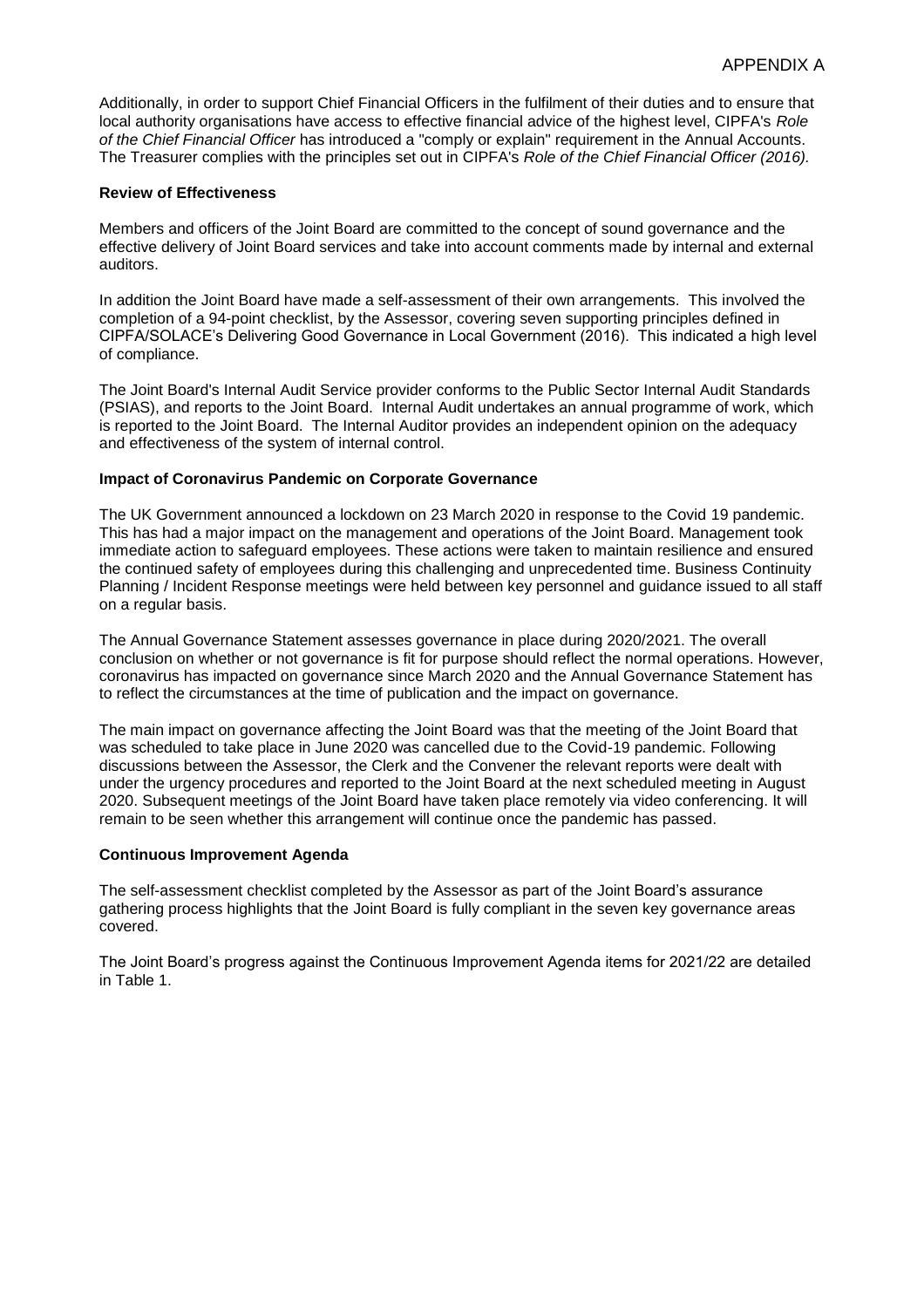#### **TABLE 1**

| Improvements 2020/2021                                                                                                                         | Principle      | Code<br>Reference         | Responsible<br>Officer(s) | <b>Target</b><br><b>Completion</b><br>Date | <b>Progress Updates</b>                                                                                                                                                               |
|------------------------------------------------------------------------------------------------------------------------------------------------|----------------|---------------------------|---------------------------|--------------------------------------------|---------------------------------------------------------------------------------------------------------------------------------------------------------------------------------------|
| Investigate options for ensuring that<br>the medium term financial strategy<br>integrates with service priorities and<br>resource constraints. | 4              | 2.8, 3.1, 3.2,<br>3.3.3.4 | Treasurer                 | 31/01/2022                                 | Progress carried forward from<br>2019/2020<br>Further consideration of medium<br>term financial planning required - to<br>be incorporated into 2022/23<br>Medium Term Financial Plan. |
| 2 Review NDR Systems taking<br>cognisance of Barclay Review<br><b>Recommendations</b>                                                          | $\overline{2}$ | 2.5                       | Assessor                  | 31/03/2022                                 | The NDR systems are under review<br>and further development to ensure<br>suitability for the new duties<br>imposed by the Non-Domestic Rates<br>(Scotland) Act 2020.                  |

The Principles and References included in the above table refer to the Local Code of Corporate Governance.

During 2020/2021, Internal Audit have conducted audits in the areas of Corporate Governance, Compliance with Legislation, Non-Domestic Rates and Follow up Reviews. No significant weaknesses were identified. In the follow up reviews, there are no outstanding items that are currently capable of being progressed. Overall, the level of assurance was concluded to be good and the systems and procedures implemented meet their control objectives. The Internal Auditor's Annual Report 2021/06 concludes that, in the opinion of the Internal Auditor, the Joint Board operates adequate and effective control procedures, as defined in the Audit Needs Assessment.

It is proposed that during 2021/22 steps are taken to address the items identified in the Continuous Improvement Agenda (see Table 2) to further enhance the Joint Boards governing arrangements.

| Improvements 2021/2022                                                                                                                         | <b>Principle</b> | Code<br>Reference           | Responsible<br>Officer(s) | <b>Target</b><br><b>Completion</b><br>Date | <b>Progress Updates</b>                                                                                                                                                                   |
|------------------------------------------------------------------------------------------------------------------------------------------------|------------------|-----------------------------|---------------------------|--------------------------------------------|-------------------------------------------------------------------------------------------------------------------------------------------------------------------------------------------|
| Investigate options for ensuring that<br>the medium term financial strategy<br>integrates with service priorities and<br>resource constraints. | 4                | 2.8, 3.1, 3.2, 3<br>.3,3.4, | Treasurer                 | 31/01/2022                                 | Progress carried forward<br>from 2020/21<br>Further consideration of<br>medium term financial<br>planning required - to be<br>incorporated into 2022/23<br>Medium Term Financial<br>Plan. |
| 2 Review NDR Systems taking<br>cognisance of Barclay Review<br>Recommendations                                                                 | $\mathfrak{p}$   | 2.5                         | Assessor                  | 31/03/2022                                 | The NDR systems are<br>under review and further<br>development to ensure<br>suitability for the new<br>duties imposed by the<br>Non-Domestic Rates<br>(Scotland) Act 2020.                |
| 3 Review the Service Level Agreement<br>with Dundee City Council                                                                               | $\mathcal{P}$    | 2.5                         | Assessor/<br>Clerk        | 30/09/2021                                 | Dundee City Council<br>commenced update of all<br>Service Level Agreements<br>in March 2021                                                                                               |
| 4 Review policies in relation to<br>maintaining the health and wellbeing of<br>the workforce                                                   | $\overline{2}$   | 2.5                         | Assessor                  | 31/03/2022                                 | To commence during<br>2021/22                                                                                                                                                             |

#### **TABLE 2**